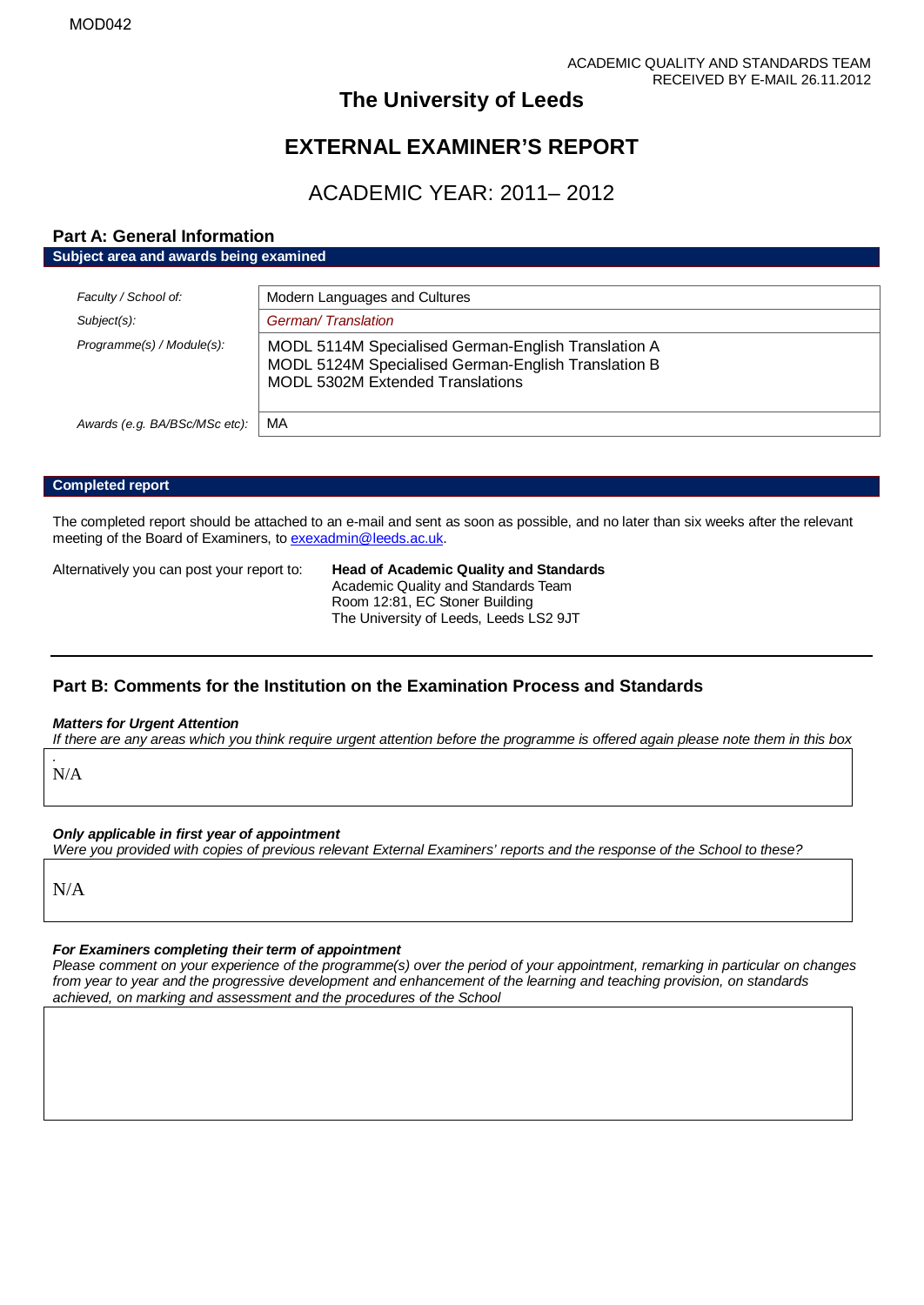#### **Standards**

Yes

- **1. Please indicate the extent to which the programme Aims and Intended Learning Outcomes (ILOs) were commensurate with the level of the award**
	- *The appropriateness of the Intended Learning Outcomes for the programme(s)/modules and of the structure and content of the programme(s);*

• *The extent to which standards are appropriate for the award or award element under consideration.* The programme aims and the intended learning outcomes are fully commensurate with the level of award. They are in keeping with practice across the sector and in line with other institutions with which I am familiar.

- **2. Did the Aims and ILOs meet the expectations of the national subject benchmark (where relevant)?**
	- *The comparability of the programme(s) with similar programme(s) at other institutions and against national benchmarks and the Framework for Higher Education Qualifications.*

**3. Please comment on the assessment methods and the appropriateness of these to the ILOs**

• *The design and structure of the assessment methods, and the arrangements for the marking of modules and the classification of awards;* 

• *The quality of teaching, learning and assessment methods that may be indicated by student performance.* The assessment methods are challenging and enable students to show the full range of their abilities, at times attaining professional standard. Marking methods and feedback are appropriate. Students appear wellprepared and engaged with the course.

**4. Were students given adequate opportunity to demonstrate their achievement of the Aims and ILOs?**

- *The academic standards demonstrated by the students and, where possible, their performance in relation to students on comparable courses;*
- *The strengths and weaknesses of the students as a cohort.*

The students have generally attained a high level of achievement in keeping with national standard, some attaining professional standard. Although the cohort was generally very strong, there were some marks in the lower range, which is to be expected at this high level.

**5. For Examiners responsible for programmes that include clinical practice components, please comment on the learning and assessment of practice components of the curriculum** N/A

**6. Please comment on the nature and effectiveness of enhancements to the programme(s) and modules since the previous year**

*It would be particularly helpful if you could also identify areas of good practice which are worthy of wider dissemination.*  The programme was largely unaltered. It is currently of a very high standard so I see no need for any changes to be made.

**7. Please comment on the influence of research on the curriculum and learning and teaching**

*This may include examples of curriculum design informed by current research in the subject; practice informed by research; students undertaking research.* 

Students are engaging with high-level translation theory as well as target texts of a complex nature. Those wishing to further their studies at PhD level will benefit from this solid grounding in current research.

#### **For Examiners involved in mentoring arrangements**

**8. If you have acted as a mentor to a new External Examiner or have received mentor support please comment here on the arrangements**

N/A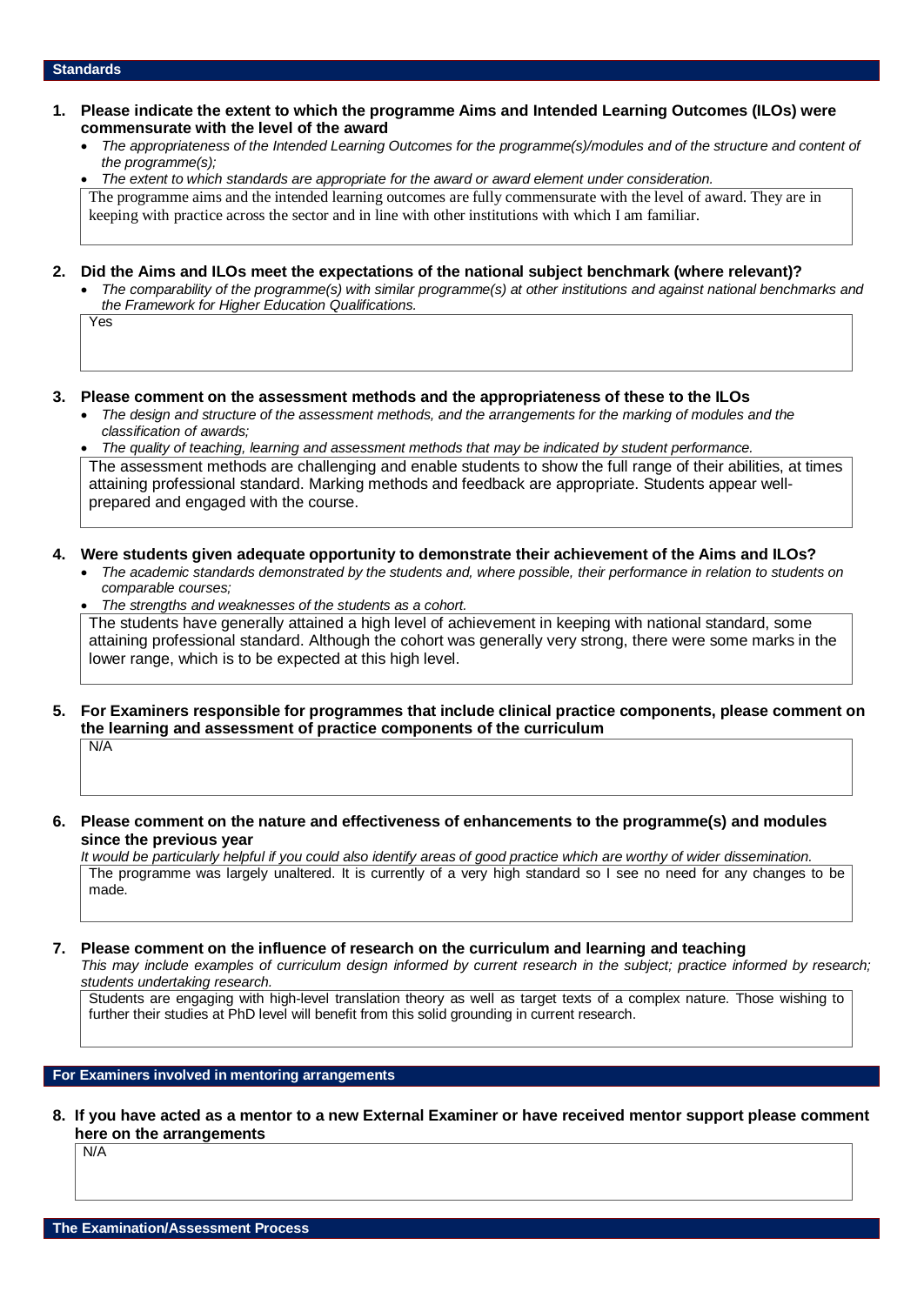- **9. The University and its Schools provide guidance for External Examiners as to their roles, powers and responsibilities. Please indicate whether this material was sufficient for you to act effectively as an External Examiner.**
	- *Whether External Examiners have sufficient access to the material needed to make the required judgements and whether they are encouraged to request additional information.*

Dialogue with the school has been very effective and I was given access to the full range of material.

- **10. Did you receive appropriate documentation relating to the programmes and/or parts of programmes for which you have responsibility, e.g. programme specifications or module handbooks, marking criteria?**
	- *The coherence of the policies and procedures relating to External Examiners and whether they match the explicit roles they are asked to perform.*

Yes.

**11. Were you provided with all draft examination papers/assessments? Was the nature and level of the questions appropriate? If not, were suitable arrangements made to consider your comments?** Yes

**12. Was sufficient assessed / examined work made available to enable you to have confidence in your evaluation of the standard of student work? Were the scripts clearly marked/annotated?** 

Yes

**13. Was the choice of subjects for dissertations appropriate? Was the method and standard of assessment appropriate?**

The choice of material for Extended Translation (equivalent to dissertation in this case) was entirely appropriate and challenging.

**14. Were the administrative arrangements satisfactory for the whole process, including the operation of the Board of Examiners? Were you able to attend the meeting? Were you satisfied with the recommendations of the Board?**

Procedures seem appropriate and efficient. I was not required to attend the Board.

**15. Were appropriate procedures in place to give due consideration to mitigating circumstances and medical evidence?**

Yes.

#### **Other comments**

#### **Please use this box if you wish to make any further comments not covered elsewhere on the form**

Once again, I was particularly impressed by the level of attainment. Students taking this course are being well-prepared for the world of work and those intending to go onto further study are also well-served. I have no criticisms to raise.